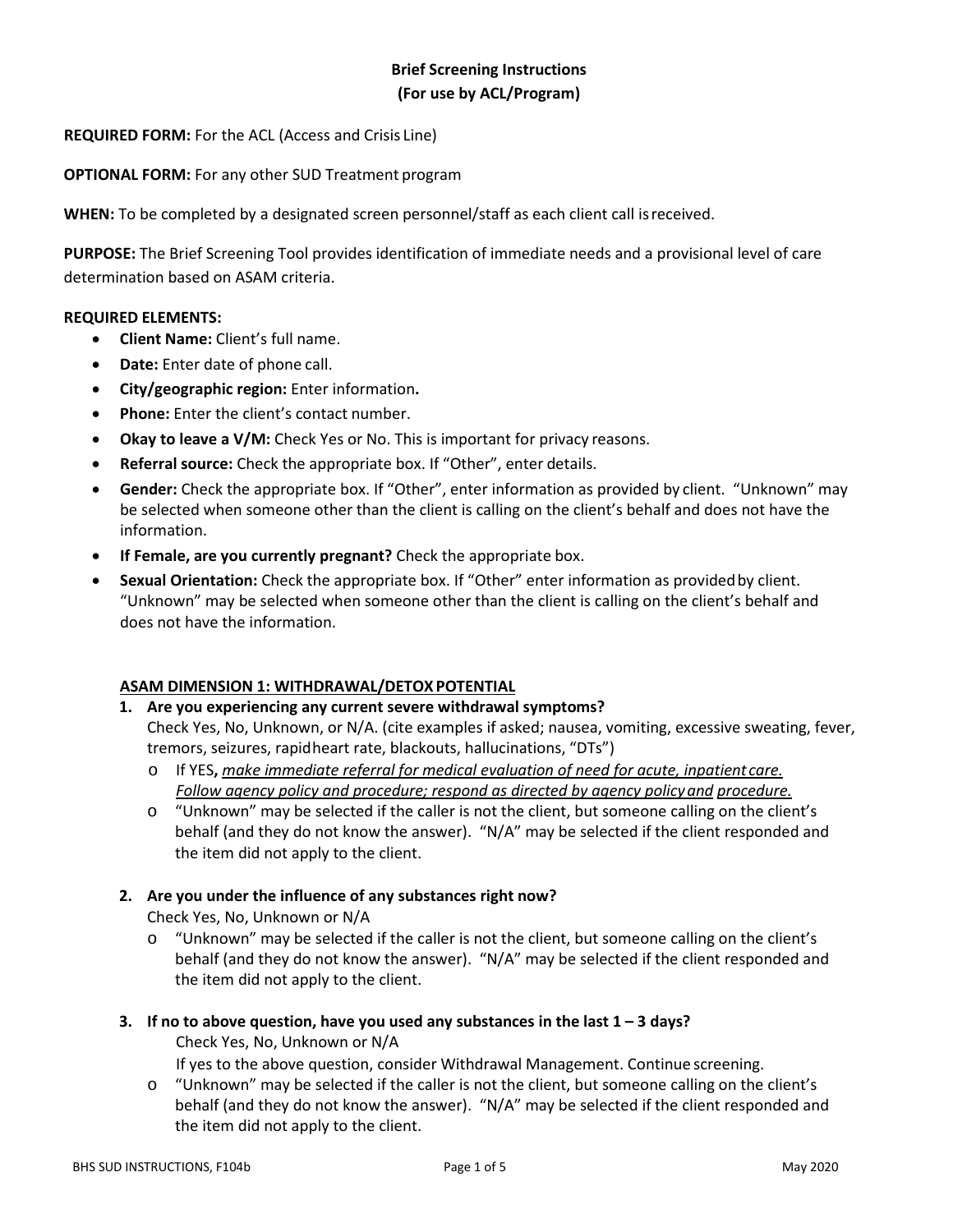## **4. How does drinking alcohol/using drugs impact your daily life or functioning? Please describe:**

**Severity Rating – Dimension 1 (Substance Use, Acute Intoxication, and WithdrawalPotential):** Follow the prompts and check the current, assessed level of risk.

### **ASAM DIMENSION 2: BIOMEDICAL CONDITIONS/COMPLICATIONS (not related to Withdrawal)**

### **1. Are you having a medical emergency:**

- Check Yes, No, Unknown or N/A
	- a. If yes to 1, *make an immediate referral for further medical evaluation of need foracute, impatient care.* **STOP SCREEN**
	- b. If no**,** continue the screening.
- o "Unknown" may be selected if the caller is not the client, but someone calling on the client's behalf (and they do not know the answer). "N/A" may be selected if the client responded and the item did not apply to the client.

### **2. Do you have any physical health conditions or disabilities?**

Check Yes, No, Unknown or N/A

- a. If yes, obtain additional information: type, how severe, under current treatment, is it a barrier for access to treatment services?
- **b. If yes to #2, do any of these health conditions have an impact on your daily life or functioning?** Check Yes, No, Unknown or N/A
- c. If yes, obtain additional information.
- o "Unknown" may be selected if the caller is not the client, but someone calling on the client's behalf (and they do not know the answer). "N/A" may be selected if the client responded and the item did not apply to the client.

### **3. Do you require any special accommodations? (e.g., wheelchair, other?)** Check Yes,

No, Unknown or N/A

- a. If yes, obtain additional information (i.e. need for wheelchair, walker, therapy animal, hearing impaired, deaf, etc.)
- o "Unknown" may be selected if the caller is not the client, but someone calling on the client's behalf (and they do not know the answer). "N/A" may be selected if the client responded and the item did not apply to the client.

**Severity Rating – Dimension 2 (Biomedical Conditions and Complications):** Follow promptsand check the current, assessed level of risk.

### **ASAM DIMENSION 3: EMOTIONAL/BEHAVIORAL/COGNITIVE CONDITIONS/COMPLICATIONS**

**1. Are you currently having thoughts suicide or hurting yourself?**

Check Yes, No, Unknown or N/A

- a. If YES**,** *ask additional questions to client to further assess if client has a plan andthe means to harm themselves or others. If clinically indicated due to client's answers, refer to the nearest psychiatric emergency facility, follow and respond as directedagency policy and procedure.*
- o "Unknown" may be selected if the caller is not the client, but someone calling on the client's behalf (and they do not know the answer). "N/A" may be selected if the client responded and the item did not apply to the client.
- **2. Are you currently having thoughts or causing physical harm to others?**

Check Yes, No, Unknown or N/A

a. If yes, do you have a plan and the means to harm others?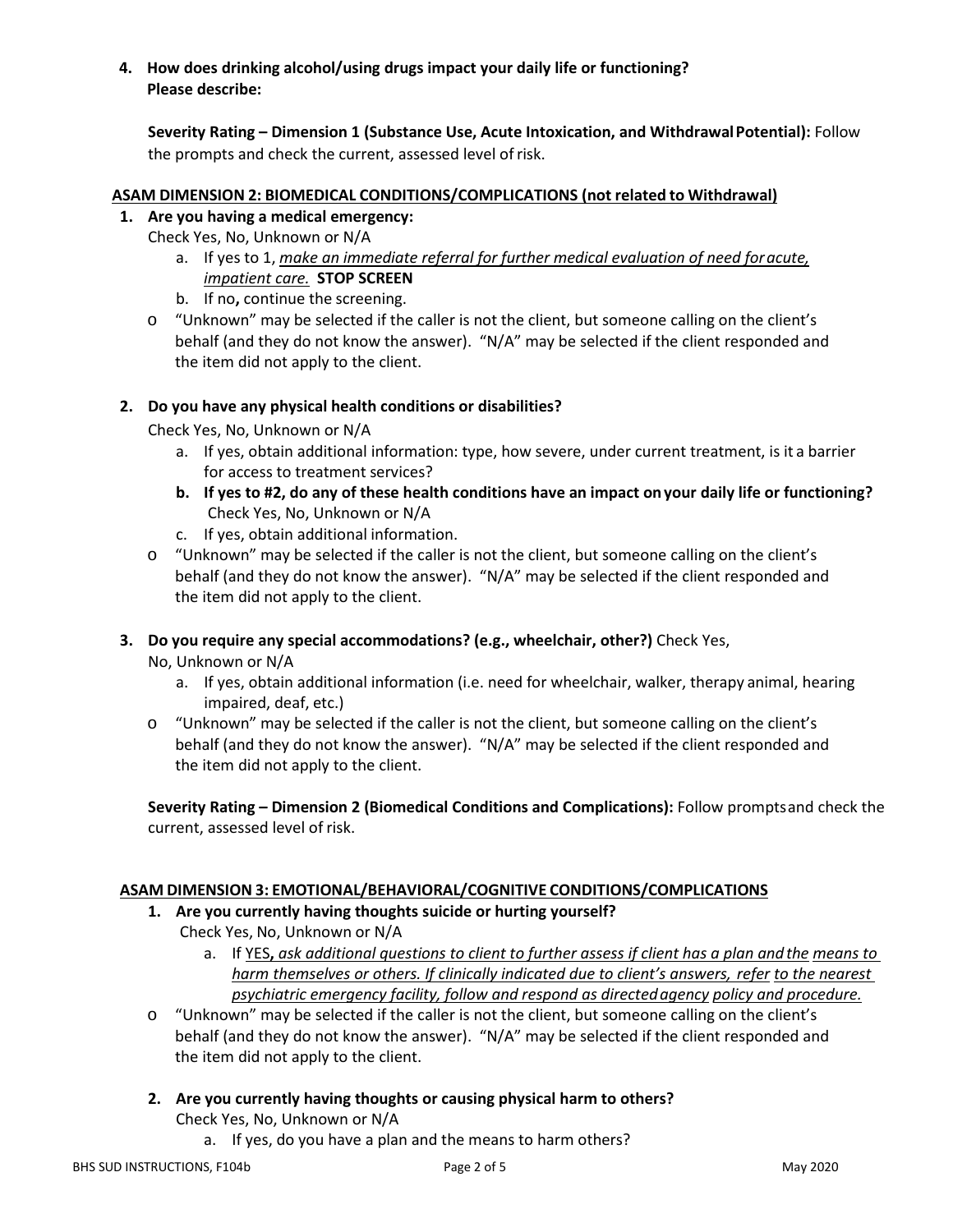- b. If YES, ask additional questions to further assess for Tarasoff. **If found to be a Tarasoff incident, follow current Tarasoff process.**
- o "Unknown" may be selected if the caller is not the client, but someone calling on the client's behalf (and they do not know the answer). "N/A" may be selected if the client responded and the item did not apply to the client.
- **3. Are you currently experiencing a behavioral health crisis, such as severe mental or emotional issues?**

Check Yes, No, Unknown or N/A

a. If yes, document in detail additional information*. If clinically indicated due to client's answer "yes" and details, refer to the nearest psychiatric emergency facility, follow and respond as directed by agency policy and procedure.* **STOP SCREEN**

## **4. Do you have a mental health diagnosis?**

Check Yes, No, Unknown or N/A

- a. If yes, enter details.
- o "Unknown" may be selected if the caller is not the client, but someone calling on the client's behalf (and they do not know the answer). "N/A" may be selected if the client responded and the item did not apply to the client.
- **5. If yes to #4, does your mental health have an impact on your daily life or functioning?** Check Yes, No, Unknown or N/A
	- a. If yes, describe in detail
- o "Unknown" may be selected if the caller is not the client, but someone calling on the client's behalf (and they do not know the answer). "N/A" may be selected if the client responded and the item did not apply to the client.

**Severity Rating – Dimension 3 (Emotional, Behavioral or Cognitive (EBC) Conditionsor Complications):** Follow prompts and check the current, assessed level of risk.

### **ASAM DIMENSION 4: READINESS TO CHANGE**

- **1. Have you been mandated or directed to receive SUD (substance use disorder) treatment?**  Check Yes, No, Unknown or N/A
	- a. If yes, describe in detail.
- o "Unknown" may be selected if the caller is not the client, but someone calling on the client's behalf (and they do not know the answer). "N/A" may be selected if the client responded and the item did not apply to the client.
- **2. How ready are you to change your alcohol or other drug use now?** Check theappropriate box: Not Ready, Getting Ready, Ready, In process of making changes, Sustained Changemade. *DO NOT LEAVE BLANK.*
- o "Unknown" may be selected if the caller is not the client, but someone calling on the client's behalf (and they do not know the answer). "N/A" may be selected if the client responded and the item did not apply to the client.

**Severity Rating – Dimension 4 (Readiness to Change):** Follow prompts and check the current, assessed level of risk.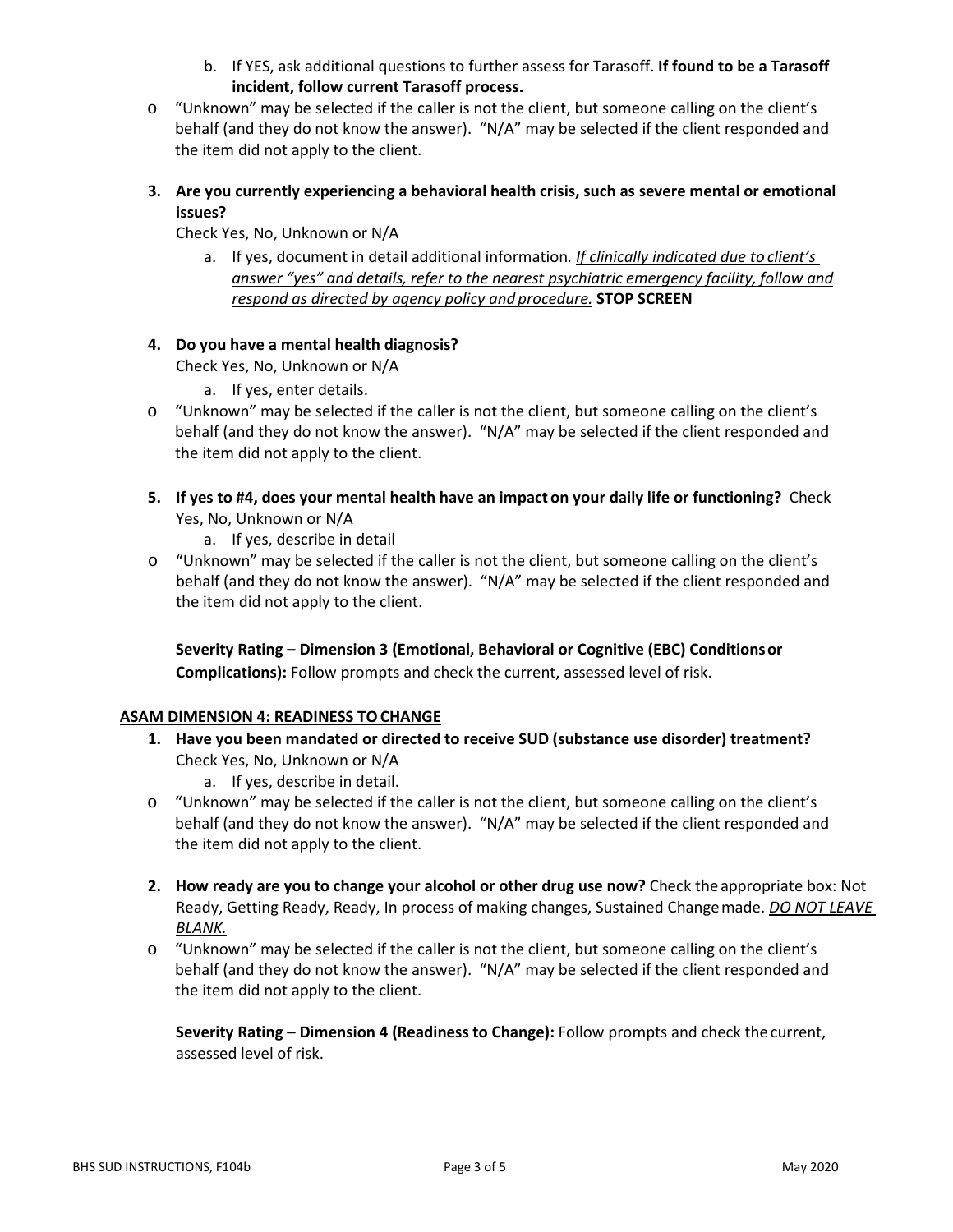#### **ASAM DIMENSION 5: RELAPSE, CONTINUED USE POTENTIAL**

- **1. Have you drank or used on most days (15 or more) in the last 30 days?** Check Yes, No, Unknown or N/A
- o "Unknown" may be selected if the caller is not the client, but someone calling on the client's behalf (and they do not know the answer). "N/A" may be selected if the client responded and the item did not apply to the client.
- **2. Are you likely to continue to drink/use without treatment?**  Check Yes, No, Unknown or N/A
- o "Unknown" may be selected if the caller is not the client, but someone calling on the client's behalf (and they do not know the answer). "N/A" may be selected if the client responded and the item did not apply to the client.
- **3. On a scale from 0 to 10, with 0 being "none" and 10 being "very likely", how wouldyou describe your desire/urge to use substances?** Fill in client self-report in the appropriate numbered box. *DO NOT LEAVE BLANK.*
- o "Unknown" may be selected if the caller is not the client, but someone calling on the client's behalf (and they do not know the answer). "N/A" may be selected if the client responded and the item did not apply to the client.

**Severity Rating –** Dimension 5 (Relapse, continued Use, or Continued Problem Potential): Follow the prompts and check the current, assessed level of risk.

### **ASAM DIMENSION 6: RECOVERY ENVIRONMENT**

### **1. Is your current living situation unsafe or harmful to your recovery?**

Check Yes, No, Unknown or N/A

o "Unknown" may be selected if the caller is not the client, but someone calling on the client's behalf (and they do not know the answer). "N/A" may be selected if the client responded and the item did not apply to the client.

### **2. Do you have relationships that are supportive of you and your recovery?**

Check Yes, No, Unknown or N/A

o "Unknown" may be selected if the caller is not the client, but someone calling on the client's behalf (and they do not know the answer). "N/A" may be selected if the client responded and the item did not apply to the client.

### **3. Do you struggle to care for yourself?**

Check Yes, No, Unknown or N/A

- o "Unknown" may be selected if the caller is not the client, but someone calling on the client's behalf (and they do not know the answer). "N/A" may be selected if the client responded and the item did not apply to the client.
- **4. Have your ever been arrested/charged/convicted/registered for arson?** Check Yes, No, Unknown or N/A
	- o "Unknown" may be selected if the caller is not the client, but someone calling on the client's behalf (and they do not know the answer). "N/A" may be selected if the client responded and the item did not apply to the client.